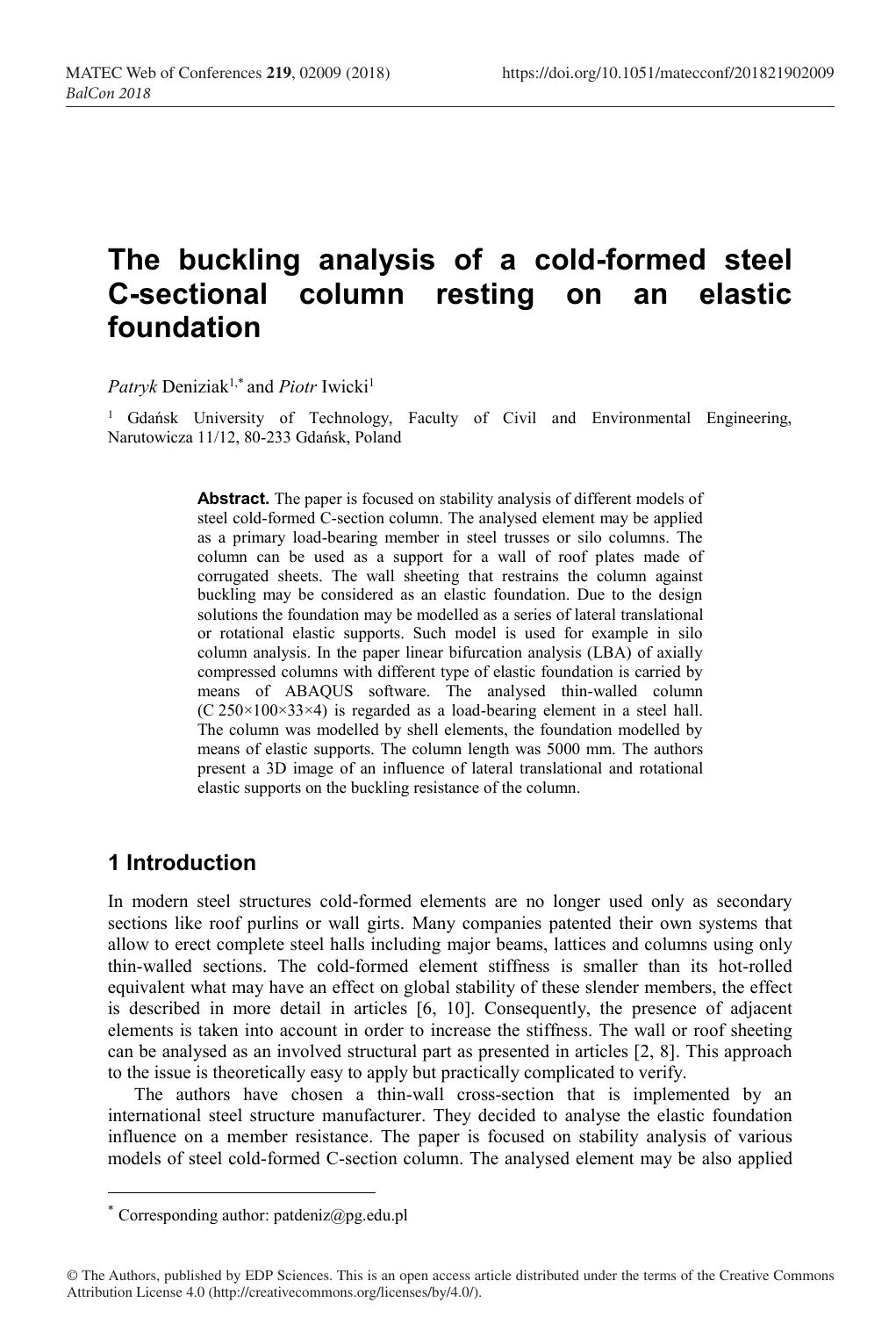as a primary load-bearing member in steel trusses or silo columns. This column can be also used as a support for a wall or roof plates made of corrugated or trapezoidal sheets.

## **2 Issue description**

The wall sheeting that restrains the column against buckling may be considered an elastic foundation located along the element web. Due to the design solutions the foundation may be modelled in the form of lateral translational or rotational elastic supports. This approach is well-known in the process of silo column design [5, 7, 9], included in the EC 1993-4-1 [4].

The analysed thin-walled column cross-section (C  $250 \times 100 \times 33$ ) is shown in - Figure 1a. The authors assumed the thickness of the element wall equal to 4.0 mm. The element is 5000 mm high and the location and types of the elastic supports are presented in Figure 1b.



**Fig. 1.** The a) analysed built-up column cross-section, b) location of elastic supports.

The procedure of determining the elastic foundation stiffness provided by wall sheeting is shown in Figure 2.



**Fig. 2.** Thin walled column resting on elastic foundation provided by wall sheets, (a) axially compressed column supported by elastic foundation in lateral direction, stiffness determination of elastic foundation in (b) lateral and (c) rotational direction.

In the paper linear bifurcation analysis (LBA) of axially compressed columns with different types of elastic foundation is carried out using ABAQUS [1] software. Elastic S350 GD+Z steel material was used, according to the EC 1993-1-3 [3]. A column double hinged static scheme is assumed. Top edge shell load is applied of a 1000N resultant force.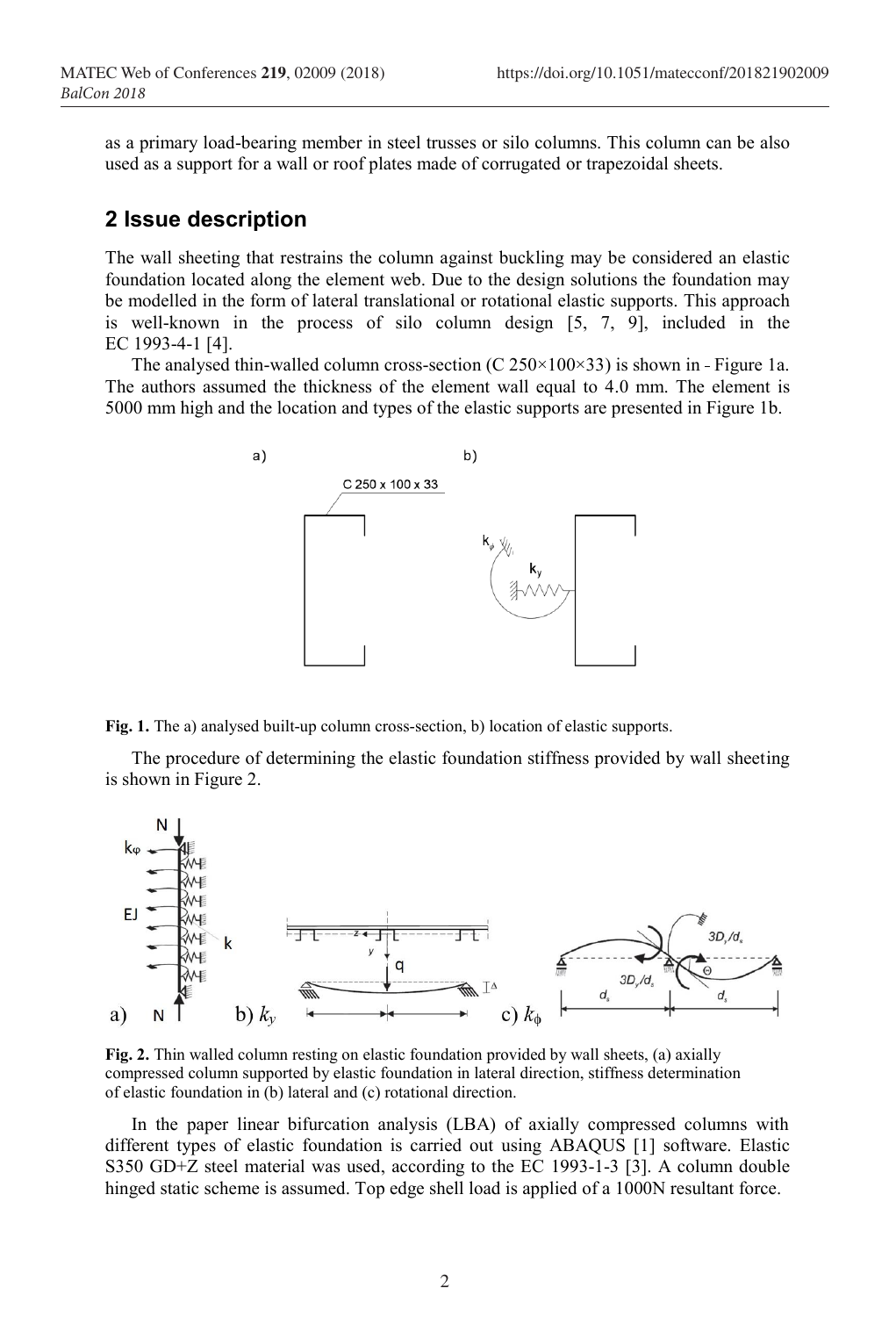The column was modelled by 11.322 shell S4R elements, the foundation modelled by means of point elastic supports. The web arrangement of 17 point lateral translational and rotational elastic supports (spaced every 312,5 mm due to the location of connectors) is presented in Figure 3. The top and bottom edge boundary conditions are marked in a Figure 3 too (the restrained degrees of freedom are highlighted). While the shape variation of the lower edge cross-section is restrained the situation resembles the case of a welded bottom plate. Blocking the possibility of changing the shape of the lower edge cross-section is corresponding to the actual support in the case of welded bottom plate.



**Fig. 3.** The web arrangement of point elastic support and restrained degrees of freedom for element top and bottom edges.

In the case of column restraining by steel sheeting between two other columns (Figure 2b and 2c) the lateral translational and rotational stiffness can be compared to simple computational situations commonly known in structural mechanics as a slope and deflection method (Figure 4). A doubled reaction from two adjacent columns (for displacement or rotation equal to one) can be compared to the steel sheeting stiffness assuming rigid connection to the column.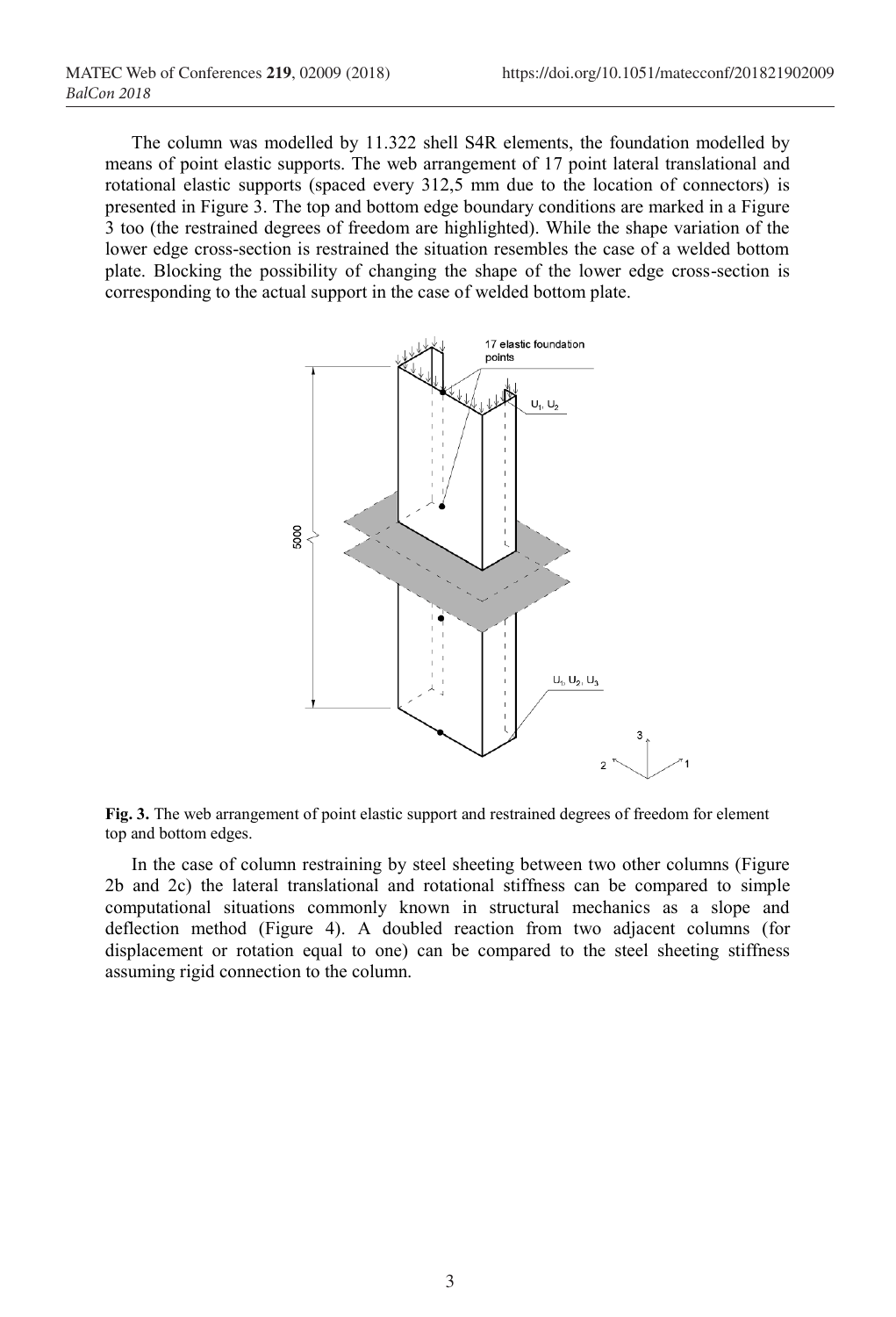

**Fig. 4.** The slope and deflection method computational situations of the assumed schematic scheme.

## **3 Results**

#### **3.1 Relation between foundation stiffness and the critical load**

Several combinations of a different  $k_y$  and  $k_\phi$  stiffness values were taken into account. The Abaqus linear bifurcation analysis provided suitable critical load factor for each combination.

Figures 5 and 6 present the evolution of buckling critical load of the column related to the point foundation stiffness. Increasing the lateral stiffness  $(k_y)$  of the foundation column enhances the column load capacity, that stabilizes at the level of 350 kN. Reaching lateral stiffness  $(k_y)$  equal to 100 N/mm provides the most effective stiffening. Furthermore, while changing the rotational  $(k_{\phi})$  stiffness alone does not affect the column resistance. Subsequently, the authors conducted a combined analysis to check the interaction between the lateral  $(k_v)$  and rotational  $(k_{\phi})$  stiffness related to the total critical load value, what is presented on 3D graph in Figure 7.



**Fig. 5.** Critical load dependence on  $k_y$  lateral stiffness change ( $k_\phi = 0$ ).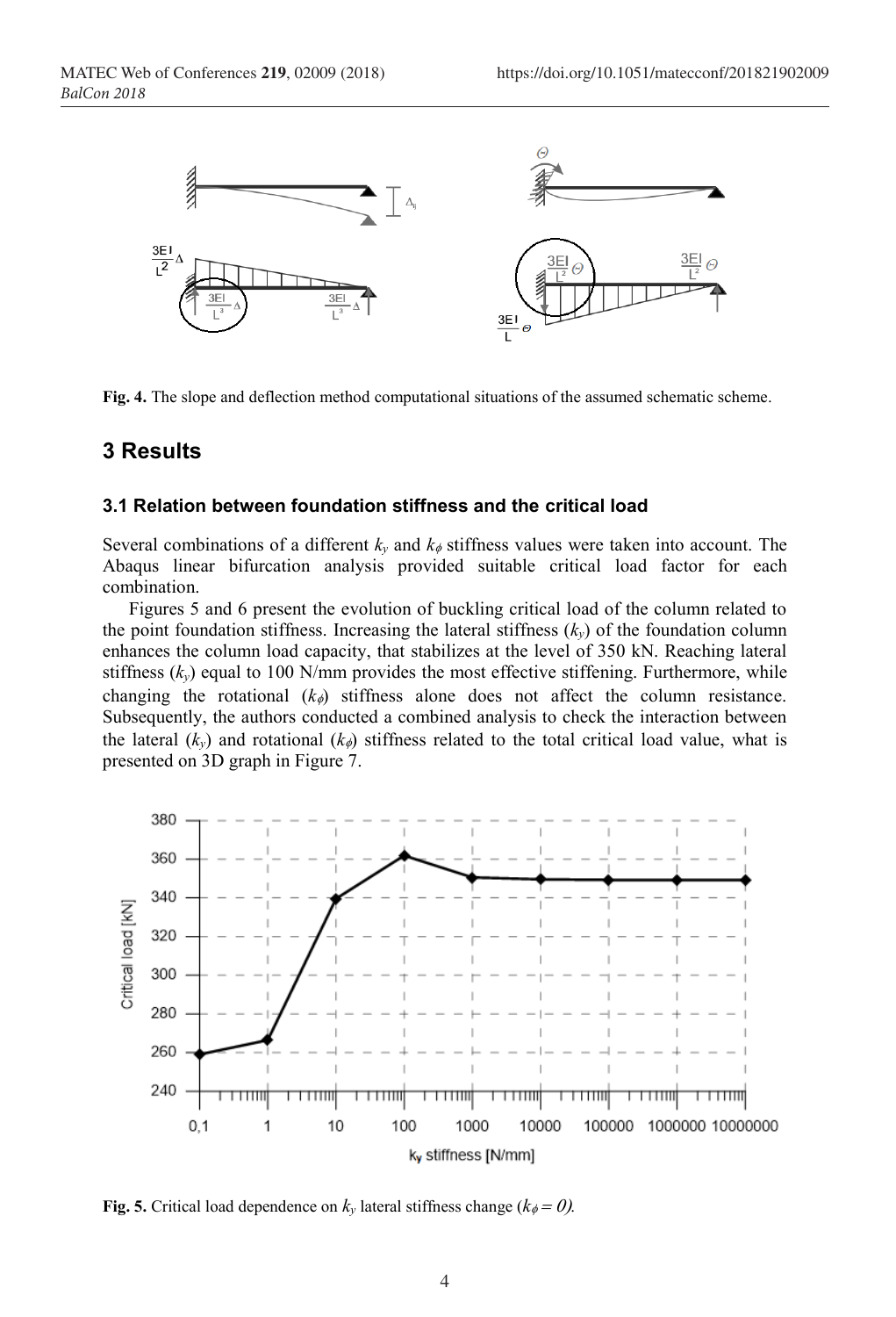

**Fig. 6.** Critical load dependence on  $k_{\phi}$  rotational stiffness change ( $k_{y} = 0$ ).

An existing steel wall or roof sheeting is characterized by both lateral and rotational stiffness. The combination of these two stiffnesses together gives higher critical load than single factor analysis especially after reaching 1.000 N/mm and 10.000 Nmm/rad. Exceeding the values of 10.000 N/mm and 1.000.000 Nmm/rad does not improve the column resistance. Local buckling occurs the column walls, thus further stiffening is not effective anymore.



**Fig. 7.** 3D representation of combined critical load dependent on the lateral and the rotational stiffness.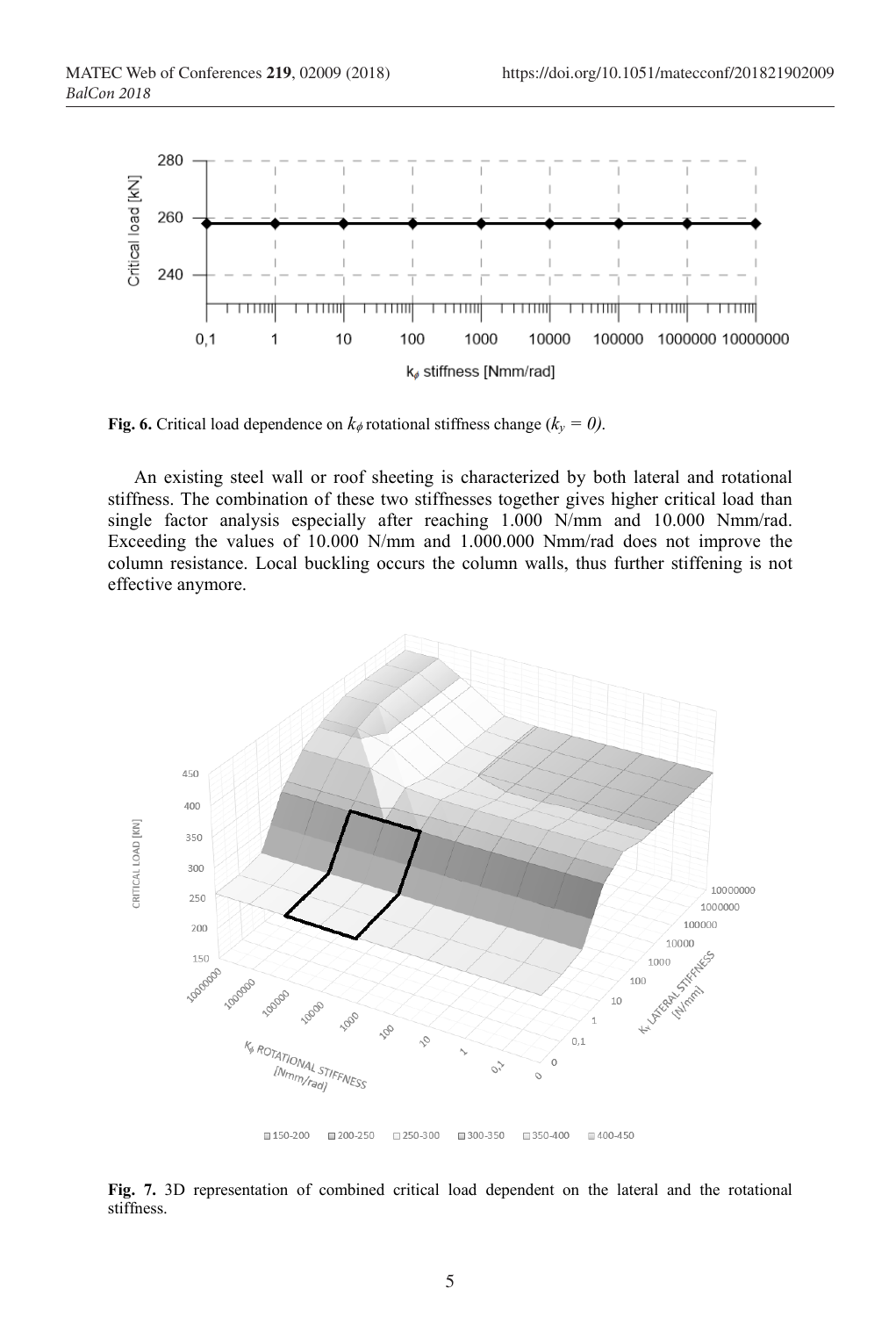### **3.2 Relation between foundation stiffness and the buckling forms**

While changing lateral and rotational stiffness different forms of stability loss were observed: flexural, torsional and local buckling appeared.

In the case of-low lateral stiffness  $(k_y)$  of the column foundation a global flexural buckling mode was obtained. For a higher foundation stiffness rotational buckling modes were observed. The change in rotational  $(k_{\phi})$  stiffness alone does not influence the flexural buckling form until both factors are combined together. Increasing both stiffnesses leads ultimately to over-stiffening and the element buckles locally. The combined relation between the foundation stiffnesses and the buckling forms is shown in a Table 1.

#### **3.3 Selected wall sheeting stiffness checking**

The authors selected two trapezoidal sheeting cross-sections (TR  $18.124.868$  t=0.50 mm and TR  $55.235.940$  t=1.0 mm) to check a practical range of the stiffness. A moment of inertia for steel sheeting was calculated accordingly to the distance between points where an elastic foundations was applied making the results comparable with the previous assumptions of elastic point foundation. The obtained practical stiffness range is marked in Figure 7 with a black thick line and bold in Table 1.

The ordinary sheeting application increases the analysed column resistance by 32%. Also the buckling form is changing. Thicker and bigger trapezoidal sheeting can prevent against global deformation. This information can be profitable for manufacturers dealing with steel hall erection.



**Table 1.** Combined relation between the foundation stiffnesses and the element buckling forms.

In the upcoming future the authors plan to check other thin-walled columns making the cross-section thickness and the height variable, thus creating a set of clues for designers. The model will be developed and the sheeting will be implemented as a full-scale shield shell Abaqus-based model [1]. It is also planned to analyse a build-up cross-section of C-profile with battens connecting the chords.

In the opinion of the authors the topic seems to be serviceable and perspective as evidenced by numerous state-of-the-art publications of this kind.